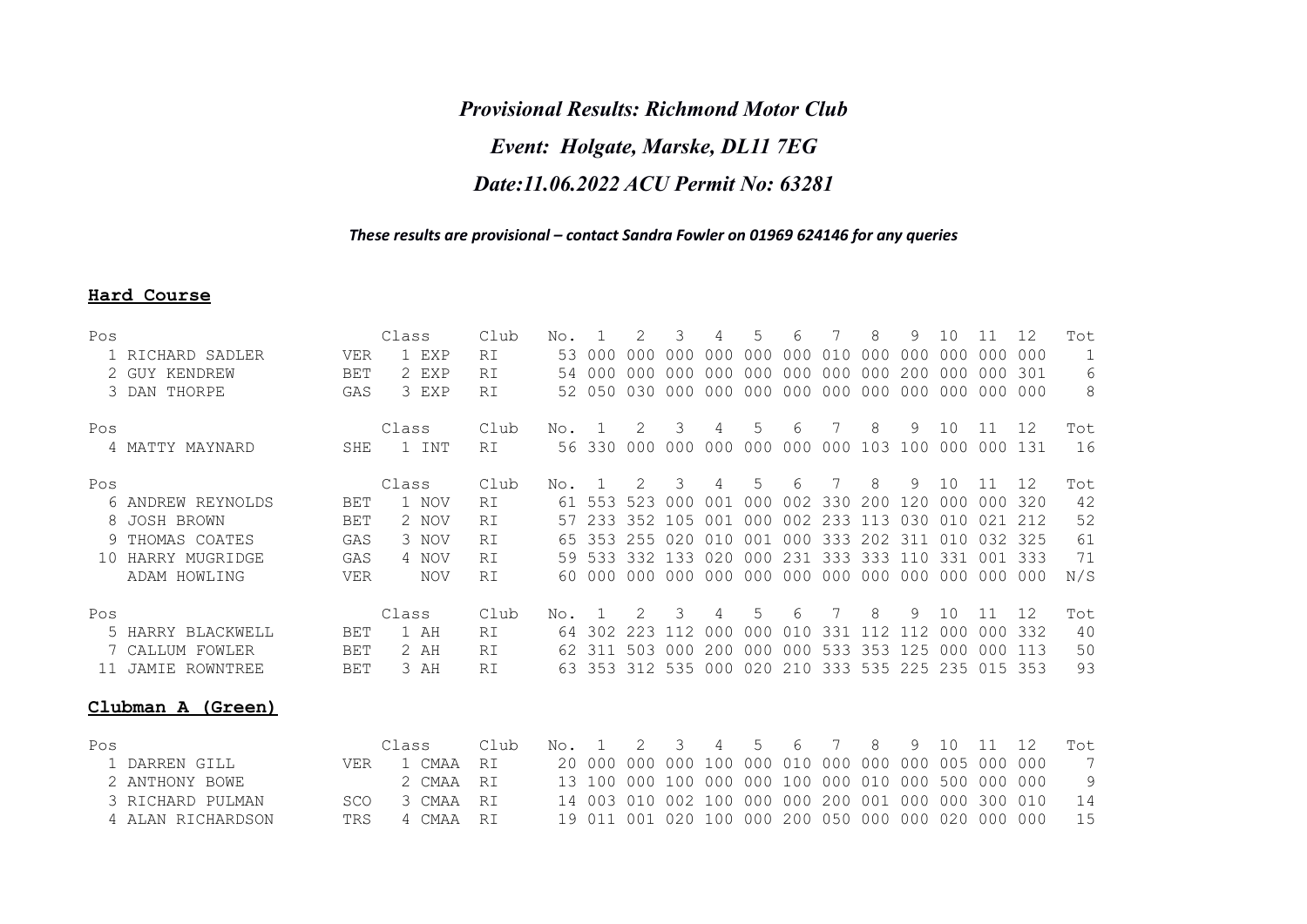|        | JAMES CAMERON        | GAS        |       | 5 CMAA      | RI   |     | 1 010  |               |   |   |    |   | 020 210 000 100 100 101 000 000 010 021 101     |   |   |    |    |     | 16  |
|--------|----------------------|------------|-------|-------------|------|-----|--------|---------------|---|---|----|---|-------------------------------------------------|---|---|----|----|-----|-----|
|        | SAM LAMBERT          | <b>BET</b> |       | 6 CMAA      | RI   | 68  |        |               |   |   |    |   | 121 101 110 010 110 100 100 000 000 300 111 200 |   |   |    |    |     | 21  |
|        | ANDY TALES           | TRS        | 7.    | CMAA        | RI   | 1 O |        | 111 511       |   |   |    |   | 000 100 100 010 000 001 000 001 302 201         |   |   |    |    |     | 23  |
|        | PAUL ASTWOOD         |            | 8     | CMAA        | RI   |     | 102    | 210           |   |   |    |   | 002 010 100 301 100 011 000 113 001 001         |   |   |    |    |     | 24  |
|        | 10 BARRY CHAPMAN     | <b>BET</b> | 9     | CMAA        | RI   |     |        |               |   |   |    |   | 530 110 000 011 000 110 000 000 000 121 212 005 |   |   |    |    |     | 28  |
| 11.    | COLIN CHAPMAN        | VER        | 10    | CMAA        | RI   | 16  |        |               |   |   |    |   | 111 100 011 500 050 050 000 000 000 312 020 000 |   |   |    |    |     | 29  |
| 12     | GARY PEARS           | <b>SCO</b> |       | 11 CMAA     | RI   |     |        |               |   |   |    |   | 201 300 020 011 100 030 100 020 000 005 150 100 |   |   |    |    |     | 29  |
|        | 13 MATTHEW NICHOLSON | <b>VER</b> |       | 12 CMAA     | RI   |     | 311    |               |   |   |    |   | 000 210 230 010 212 000 100 000 310 103 111     |   |   |    |    |     | 31  |
|        | 14 ALFIE ROYLE       | MON        |       | 13 CMAA     | RI   |     | 321    |               |   |   |    |   | 000 331 100 101 030 300 000 000 055 100 110     |   |   |    |    |     | 35  |
| 15     | PAUL HAYWARD         | <b>EMO</b> |       | 14 CMAA     | RI   |     |        |               |   |   |    |   | 233 100 100 200 102 130 020 051 000 331 505 000 |   |   |    |    |     | 44  |
| 17     | RICHARD RIDLEY       | MON        |       | 15 CMAA     | RI   |     | 221    |               |   |   |    |   | 230 312 212 101 100 002 330 000 523 320 210     |   |   |    |    |     | 50  |
| 18     | CHRIS PRIESTMAN      | <b>VER</b> |       | 16 CMAA     | RI   | 18  |        |               |   |   |    |   | 011 232 000 111 130 330 100 121 101 533 230 115 |   |   |    |    |     | 52  |
|        | 19 MARTYN PRATT      | MON        |       | 17 CMAA     | RI   |     |        |               |   |   |    |   | 333 010 023 121 102 323 100 055 000 531 120 020 |   |   |    |    |     | 55  |
| 20.    | SCOTT LAMBERT        | VER        |       | 18 CMAA     | RI   |     |        | 352 211       |   |   |    |   | 000 515 012 333 100 003 101 301 113 111         |   |   |    |    |     | 55  |
| 21     | JAMES RICHARDSON     | <b>BET</b> |       | 19 CMAA     | RI   |     |        |               |   |   |    |   | 335 102 233 133 052 313 000 011 111 312 103 001 |   |   |    |    |     | 59  |
| 23     | STEPHEN CORNFORTH    | VER        |       | 20 CMAA     | RI   | 12  |        |               |   |   |    |   | 335 520 210 235 513 313 001 100 000 325 213 011 |   |   |    |    |     | 67  |
| $24 -$ | CHRIS RIDLEY         | <b>BET</b> |       | 21 CMAA     | RI   | 35  |        |               |   |   |    |   | 312 333 221 552 113 222 010 002 000 535 333 001 |   |   |    |    |     | 69  |
|        | 25 ANDREW DENNIS     | <b>BET</b> |       | 22 CMAA     | RI   | 1.5 |        |               |   |   |    |   | 332 301 322 331 333 321 501 101 001 535 332 010 |   |   |    |    |     | 72  |
|        | 26 GREGG WILLIAMS    | GAS        |       | 23 CMAA     | RI   | 66  |        |               |   |   |    |   | 333 323 103 123 325 335 510 213 000 555 333 530 |   |   |    |    |     | 92  |
| 27.    | CARL TENNANT         | <b>BET</b> |       | 24 CMAA     | RI   |     |        |               |   |   |    |   | 533 333 011 332 110 333 332 133 100 355 533 353 |   |   |    |    |     | 92  |
|        | NIGEL MACKENZIE      | <b>BET</b> |       | CMAA        | RI   | 5.  |        |               |   |   |    |   | 5MM 3MM 3MM 3MM 3MM 3MM 1MM 3MM 0MM 5MM 5MM 5MM |   |   |    |    |     | M/S |
| Pos    |                      |            | Class |             | Club | No. |        | $\mathcal{L}$ | 3 | 4 | .5 | 6 | 7                                               | 8 | 9 | 10 | 11 | 12  | Tot |
|        | FRANCIS NICHOLSON    | <b>BET</b> |       | 1 CMAY      | RI   |     | 22 133 | 011           |   |   |    |   | 000 100 000 020 000 120 000 203 100 000         |   |   |    |    |     | 21  |
|        | 16 FRASER PROUDLOCK  | GAS        |       | 2 CMAY      | RI   | 25  |        |               |   |   |    |   | 123 100 011 120 103 350 000 030 100 333 233 021 |   |   |    |    |     | 48  |
|        | 22 JACK VASEY        | <b>BET</b> |       | 3 CMAY      | RI   | 24  |        |               |   |   |    |   | 333 232 122 520 025 335 000 113 000 022 313     |   |   |    |    | 111 | 65  |
|        | GEORGE HIRD          | <b>SHE</b> |       | <b>CMAY</b> | RI.  | 23  |        |               |   |   |    |   | 53M 32M 01M 12M 30M 32M 51M 30M 00M 053 211 0MM |   |   |    |    |     | M/S |
|        | Clubman B (CM)       |            |       |             |      |     |        |               |   |   |    |   |                                                 |   |   |    |    |     |     |

| Pos |                      |            | Class |               | Club |  |  |  | No. 1 2 3 4 5 6 7 8 9 10 11 12                     |  |  |                                                        | Tot. |
|-----|----------------------|------------|-------|---------------|------|--|--|--|----------------------------------------------------|--|--|--------------------------------------------------------|------|
|     | 3 ROBERT STONES      | MON        |       | 1 CMB         | R T  |  |  |  |                                                    |  |  |                                                        | 12   |
|     | 5 PAUL WEARMOUTH     | MON        |       | 2 CMB         | RT.  |  |  |  | 32 313 023 001 010 000 001 002 013 000 001 000 000 |  |  |                                                        | 22   |
|     | 11 ANDY KEARTON      | MON        |       | 3 CMB         | RT.  |  |  |  | 29 151 032 123 100 001 221 202 130 000 012 000 500 |  |  |                                                        | 41   |
|     | 14 HANNAH RICHARDSON | <b>TRS</b> |       | 4 CMB         | R T  |  |  |  | 30 335 510 233 000 001 252 015 335 000 111 000 111 |  |  |                                                        | .58  |
|     | 17 OLIVER HIRD       | <b>BET</b> |       | 5 CMB         | R T  |  |  |  | 55 333 223 533 100 003 322 255 233 112 225 001 130 |  |  |                                                        | - 76 |
|     | 18 HARRY ROBSON      | MON        |       | 6 CMB         | R T  |  |  |  |                                                    |  |  | 26 335 353 352 311 010 333 255 203 505 023 110 110     | 83.  |
|     | PETER HOOK           | GAS        |       | $^{\circ}$ MR | R T  |  |  |  |                                                    |  |  | 27 5MM 3MM 3MM 2MM 3MM 2MM 5MM 3MM 1MM 5MM 2MM 5MM M/S |      |